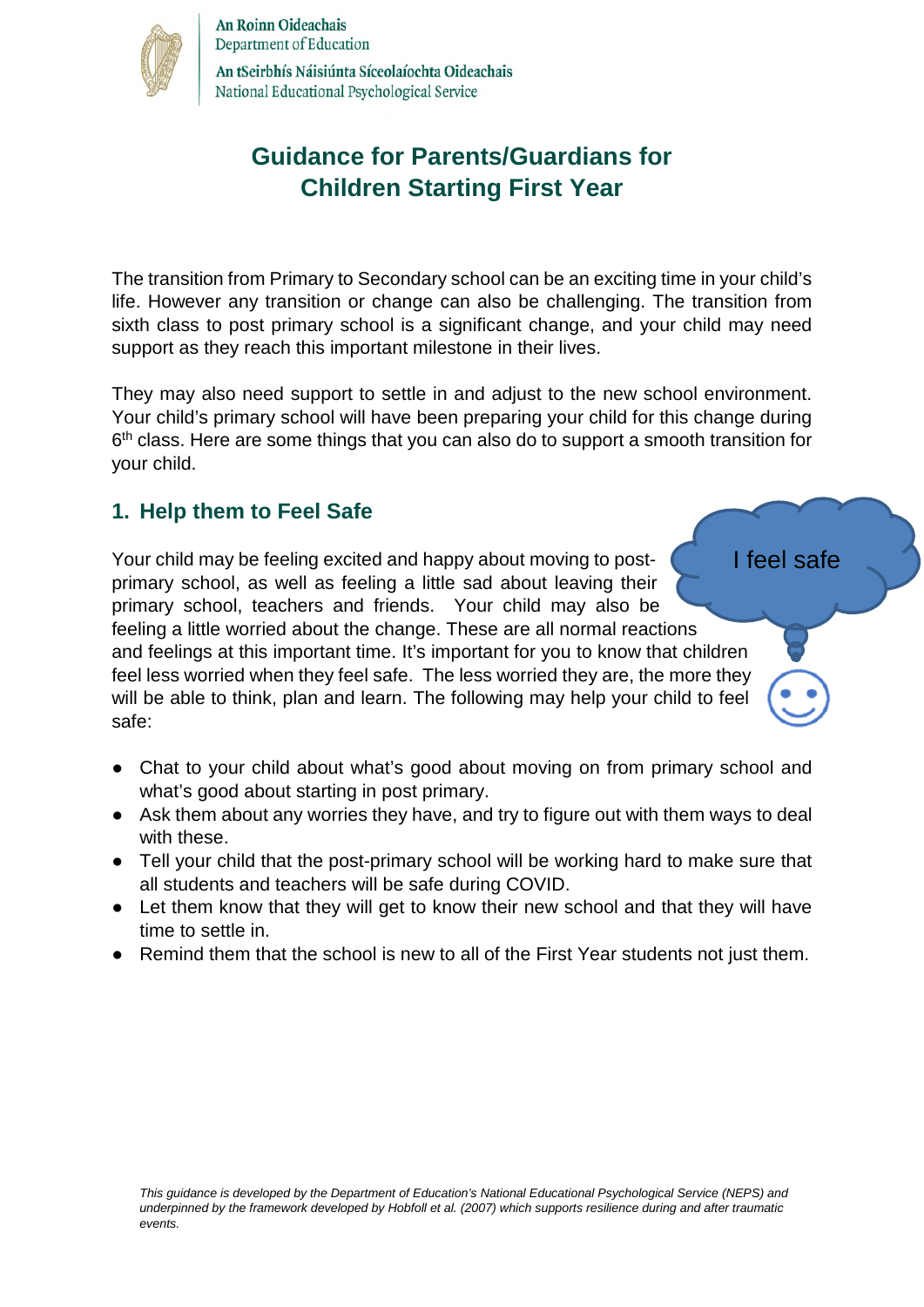

An Roinn Oideachais Department of Education An tSeirbhís Náisiúnta Síceolaíochta Oideachais National Educational Psychological Service

# **2. Help them to Feel Calm**

Your own calmness during this time of change will help your child to approach to approach the transition to post primary school calmly. The following can also help them to feel calm:

- Chat with your child about the things we all do to help us when we feel worried. Breathing deeply, thinking about positive things, getting enough sleep, eating healthily and getting exercise all help. See here and here for some more ideas about relaxing and staying calm.
- Remind your child to think about the things they have done in the past that helped them when they were worried.
- Let your child know that lots of children their age find leaving primary to go to post-primary school difficult for a while. Your child will pick up on how you are feeling so it's important that you are positive and calm.

# **3. Help them to Feel that they can cope**

When we believe that we can deal with challenges and handle tough times, we feel better. When we believe that we are supported by others, we also feel better. The following may be useful:

- Let them know that having lots of different feelings about starting in post primary is normal.
- Chat to your child about :
	- o the highlights, best experiences, proudest achievements and important things that they learned in primary school
	- o a time when they were strong or helped others in the past (this will help them to see their strengths and coping skills).
- Remind your child that they will probably know other children in the post-primary school. Maybe ask one of these e.g. a neighbour's child, a cousin, to talk to your child about what the school is like and/or their experience of First Year, etc.
- Talk to them about making new friends, and how to keep in touch with their primary school friends if not at the same school.
- Tell them who they can talk to in their new school if they have a worry. The school website and communication from the school will usually give you this information.
- Read through this useful NEPS Organisation Tips Post Primary with your child.

I can do things to help me feel calm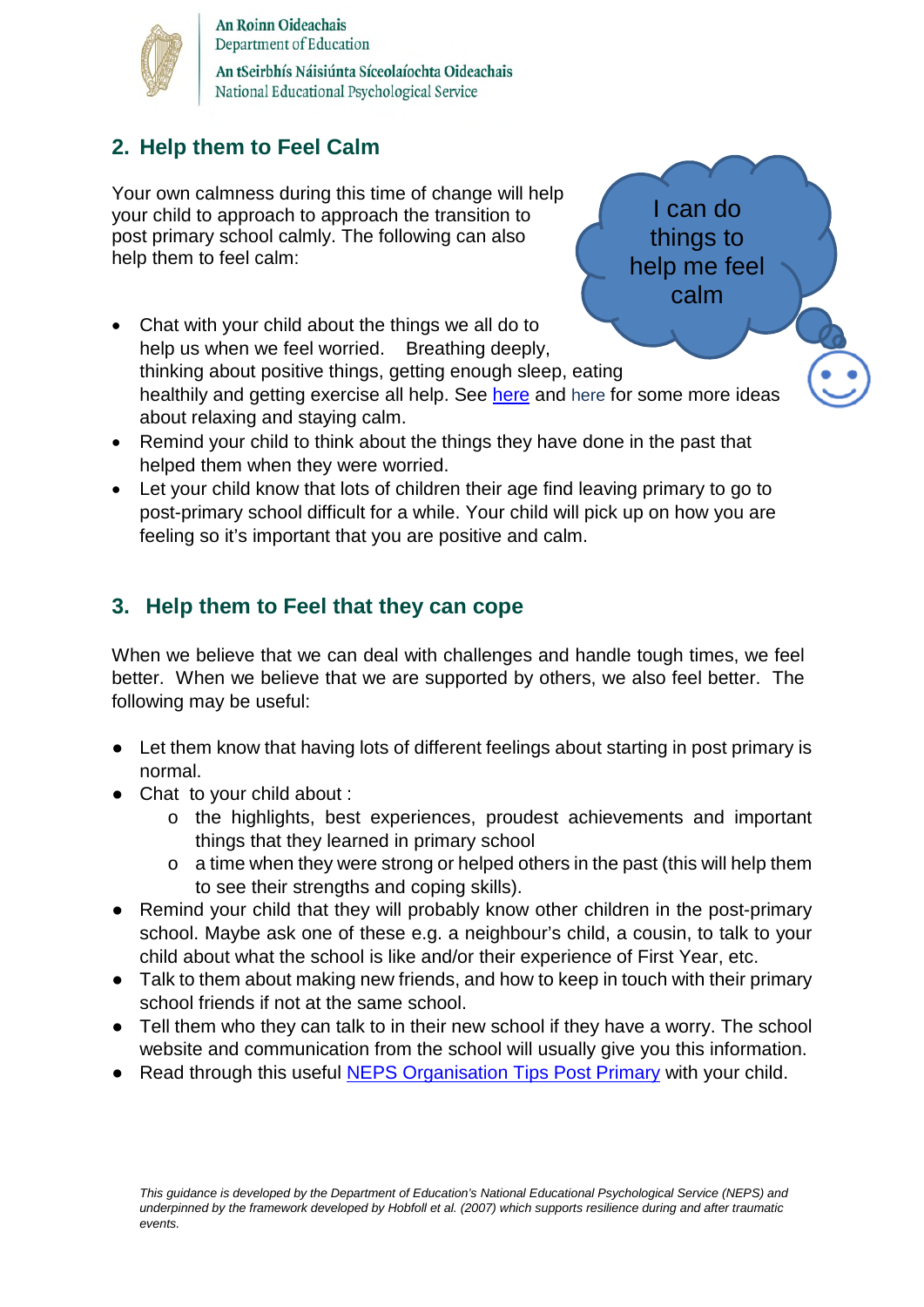

An Roinn Oideachais Department of Education An tSeirbhís Náisiúnta Síceolaíochta Oideachais National Educational Psychological Service

# **4. Help them to Feel Connected**

Building connections for your child with the new school will support their wellbeing and their readiness to learn. The following can help your child to feel connected to the school:

- Making new friends can be a concern for some students as they move to post-primary school. Talk to your child about this. You can practice conversations around making friends. If helpful talk about your own experience of moving to post primary and how you went about making friends.
- Encourage your child to stay in touch with old friends.
- Look up the school's website with your child to see videos, photographs and maps of the school and to keep up-to-date with the school news.
- Find out if there is a buddy/mentoring system available in the post-primary school (check the school website for information) and, if available, tell your child about it.

#### **5. Help them to Feel Hopeful**

Hope can help us cope and bounce back when things are challenging. The following can promote a sense of hope:

Being in school helps me reach my goals

- Let your child know that they have lots of things to look forward to - new friends, new subjects, new experiences
- Talk to them about their strengths and interests and how they will use these in their new school.
- Have a family celebration to mark their starting at post primary school. This can give your child a sense of achievement.

#### **6. Getting Support and Information for your child's needs**

 If your child has additional needs, making contact with their new post-primary school is very important in order to discuss these needs. The school will be able to reassure you that supports are in place for your child.

*This guidance is developed by the Department of Education's National Educational Psychological Service (NEPS) and underpinned by the framework developed by Hobfoll et al. (2007) which supports resilience during and after traumatic events.*

I am part of my class and school. I have a voice and I am listened to